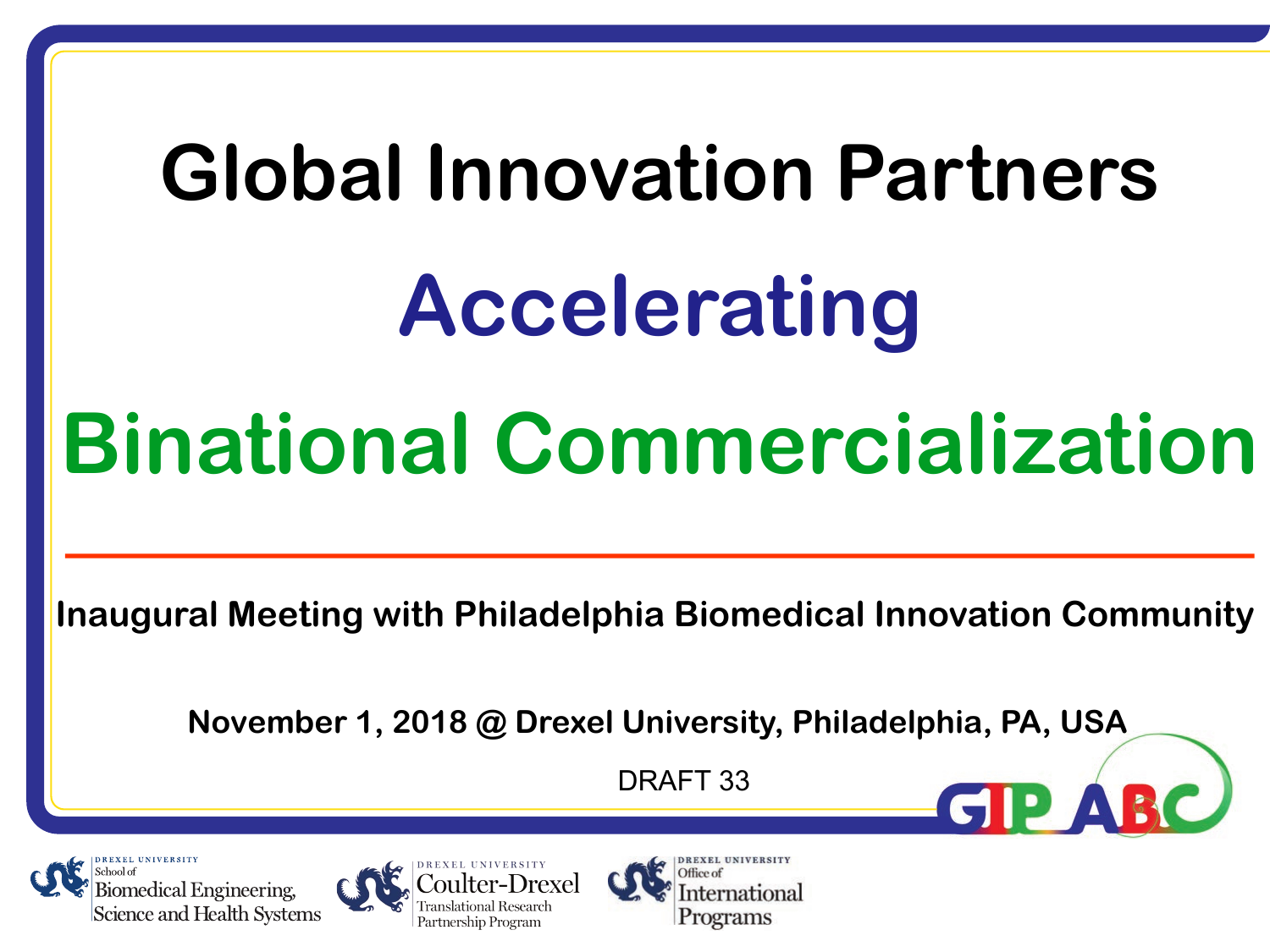# **about Global Innovation Partnership**

**…inspired and informed by the Coulter Translational Research Partnership Program of the Wallace H. Coulter Foundation**

#### **an endowed initiative of Drexel University**

- ü **Focused on academic programs that enable partners from research, entrepreneurship, business and investment communities to accelerate life saving solutions to healthcare worldwide**
- ü **Sponsors student scholarships, professorships, exchange activities and events that promote global innovation partnerships in biomedical sciences and technologies**
- ü **Hosted by the School of Biomedical Engineering, Science and Health Systems**



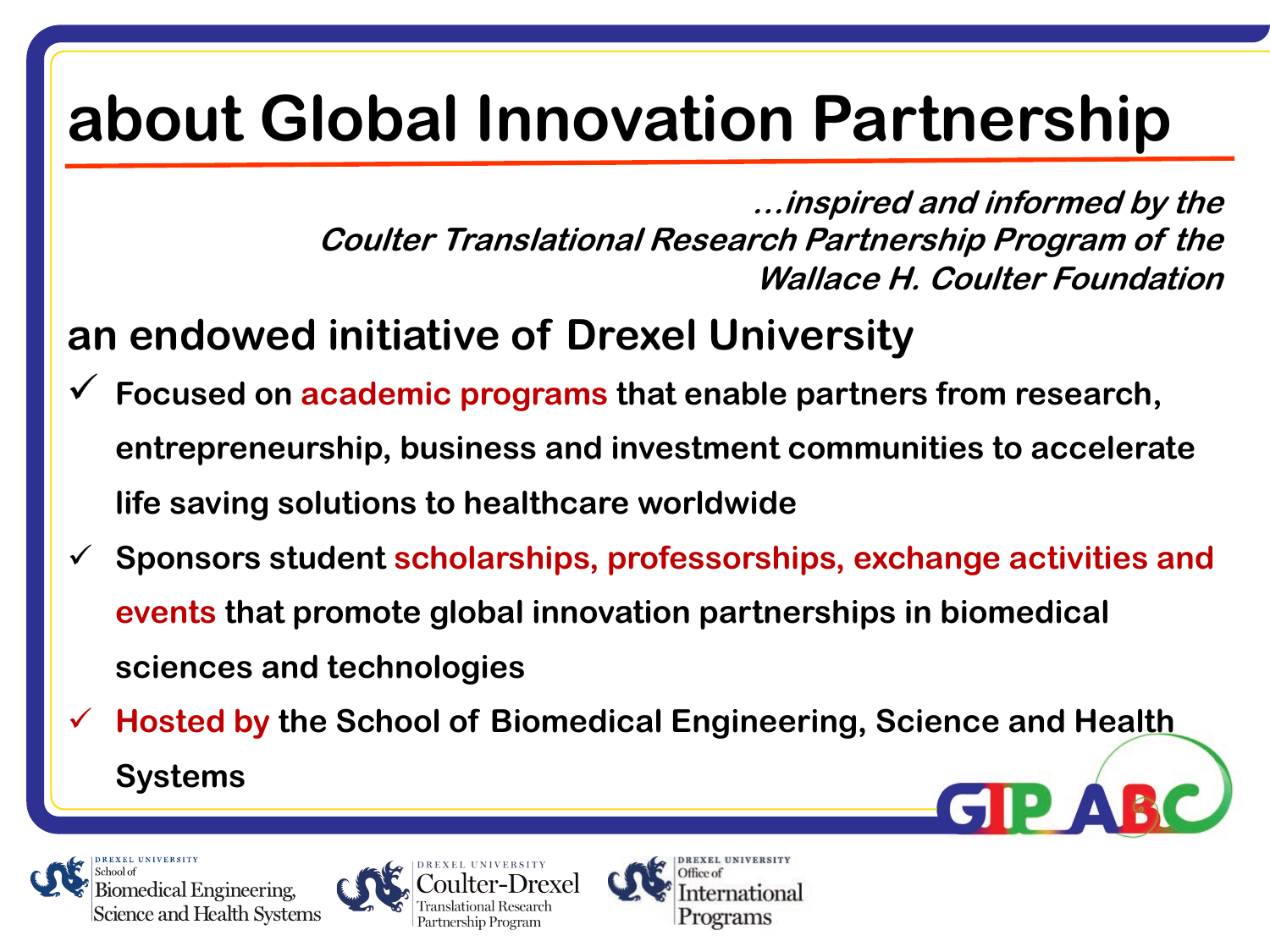#### **about GIP~ABC**

**A business entity that advances biomedical innovations globally by** 

- ü **leveraging, integrating and managing**
- ü **existing and complementary translation and commercialization resources within and across US and China**
- ü **contributing extensive industry and market knowhow and experience in Asia-Pacific and US**





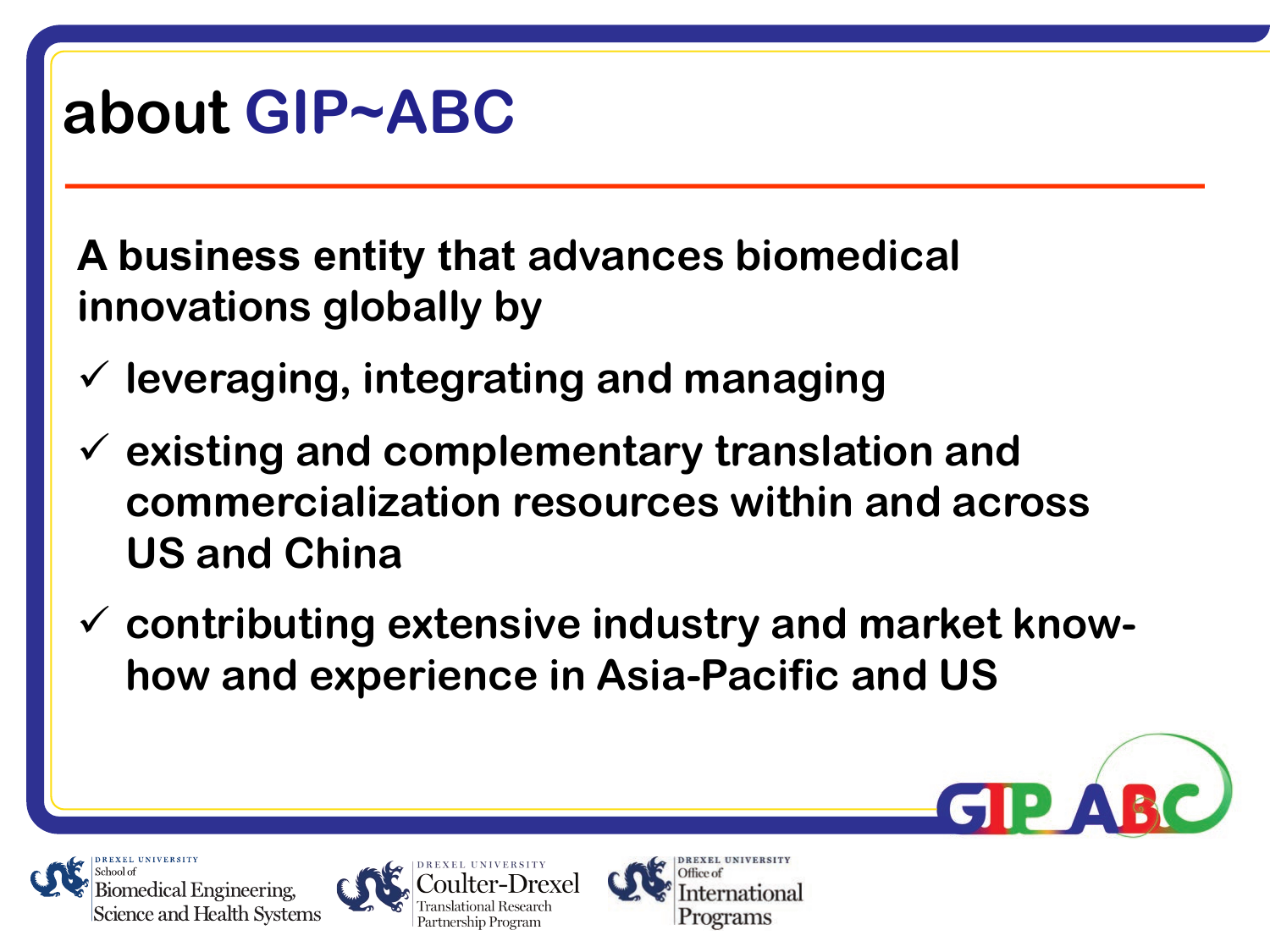#### **about GIP~ABC**

#### **New member of the Philadelphia innovation family**

- →**All stages of technology**
- → **Post R&D proof-of-concept**

→ **Mutual value creation by risk sharing**

ernational

Programs

→ **Long-term horizon**

GIP

→ **Headquartered in Philadelphia**

→ **Affiliated with GIP@Drexel**



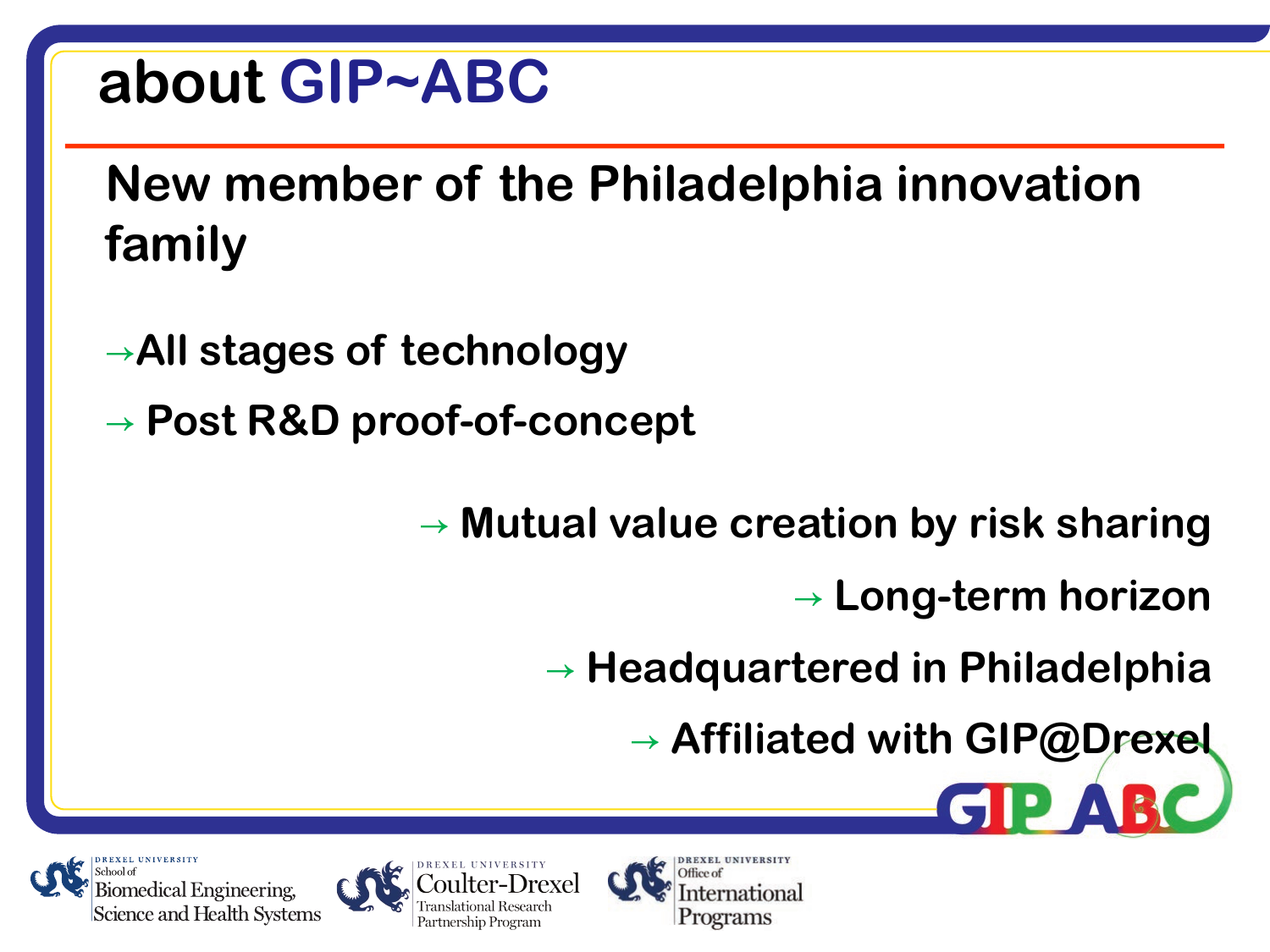# **GIP ~ABC | value proposition**

- ü **Reduce 'time-to-market' by**
	- § **assembling the right team at the right time**
	- § **investing the right resources in the right place in the world**
- **Optimize the cost of** 
	- § **R&D, prototyping…**
	- clinical testing, evaluation, validation...
	- § **deployment, marketing and commercialization**





D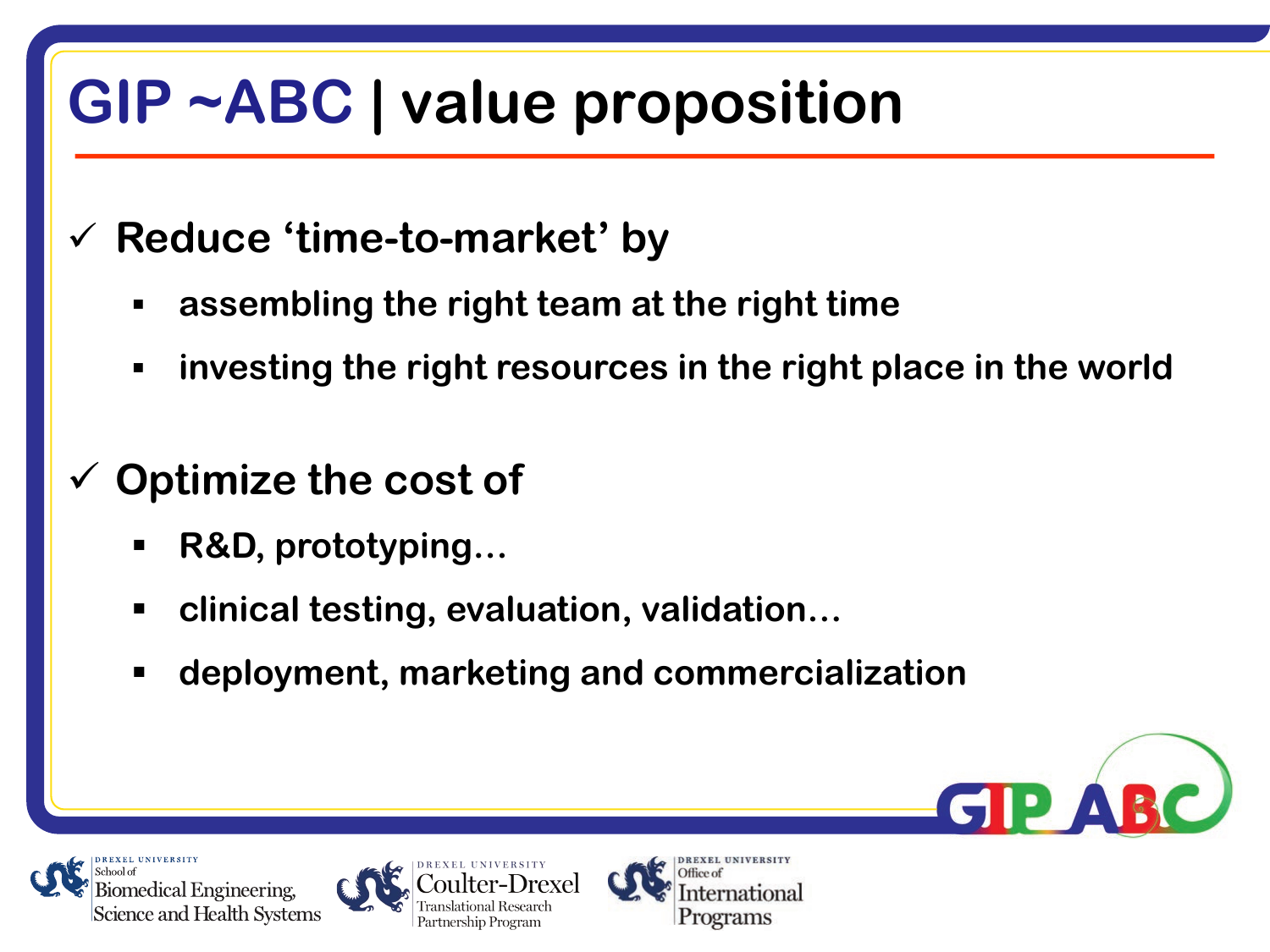### **GIP ~ABC | value proposition**

- ü **Build and facilitate rapid growth of start-ups and spin-offs from regional universities, local incubators and biomedical technology portfolios…**
- ü **Syndicate funds and share risks with local and regional science parks, economic development agencies, angel and venture groups…**
- ü**Leverage international commercialization resources such as technology, talent, know-how, expertise, capabilities, infrastructure, mechanisms, funding and investment…**





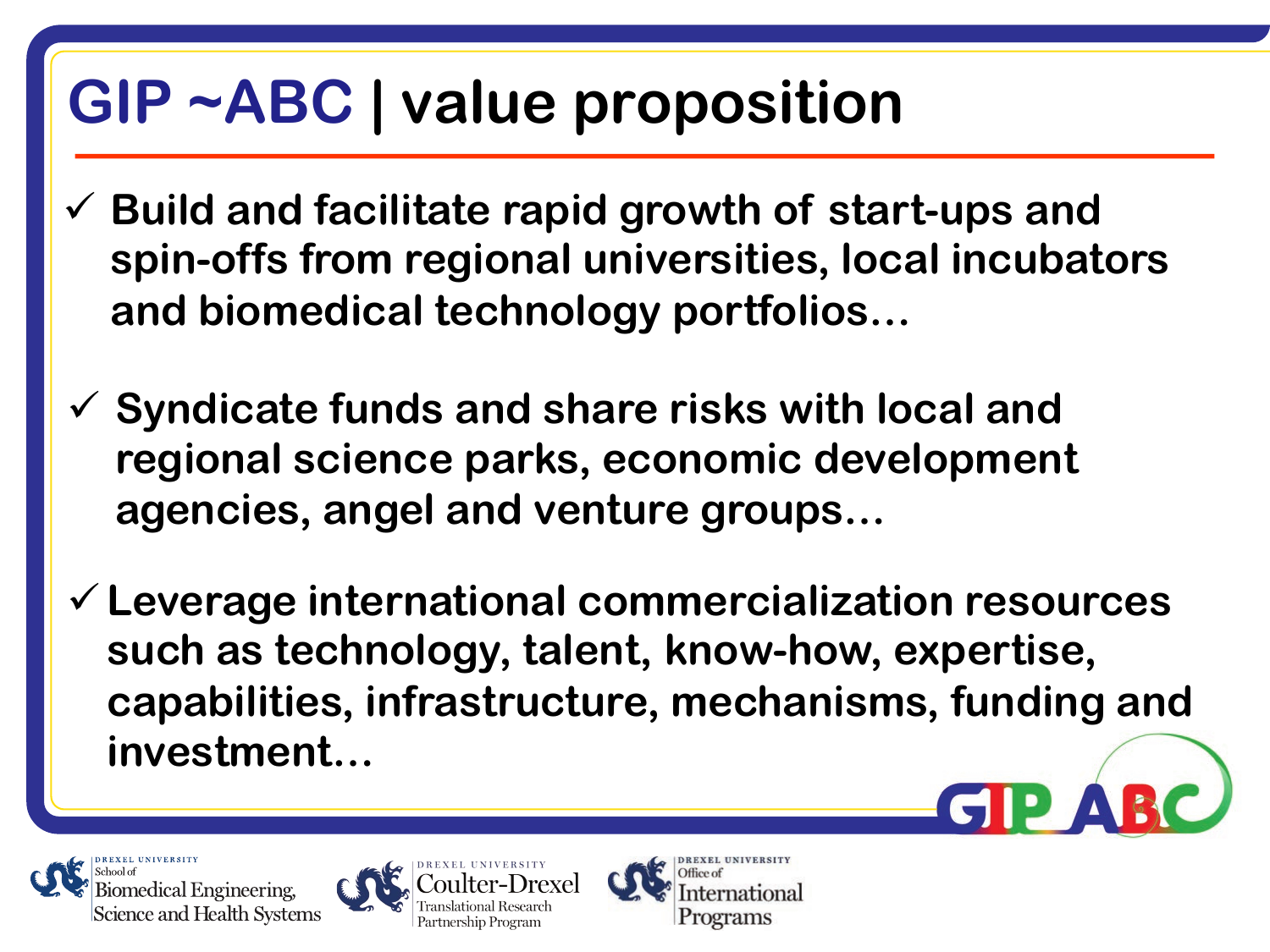# **GIP ~ABC | domains of interest**

**Innovative R&D and technologies in life sciences and biomedical technologies with emphasis on**

- ü **New drug discovery and development**
- ü **Biologics, cell and systems biology**
- ü **In-vitro diagnostics**
- ü **Medical devices and systems**
- ü **Point-of-care, wearable and portable medtech**
- ü **Digital health**
- ü **Others**



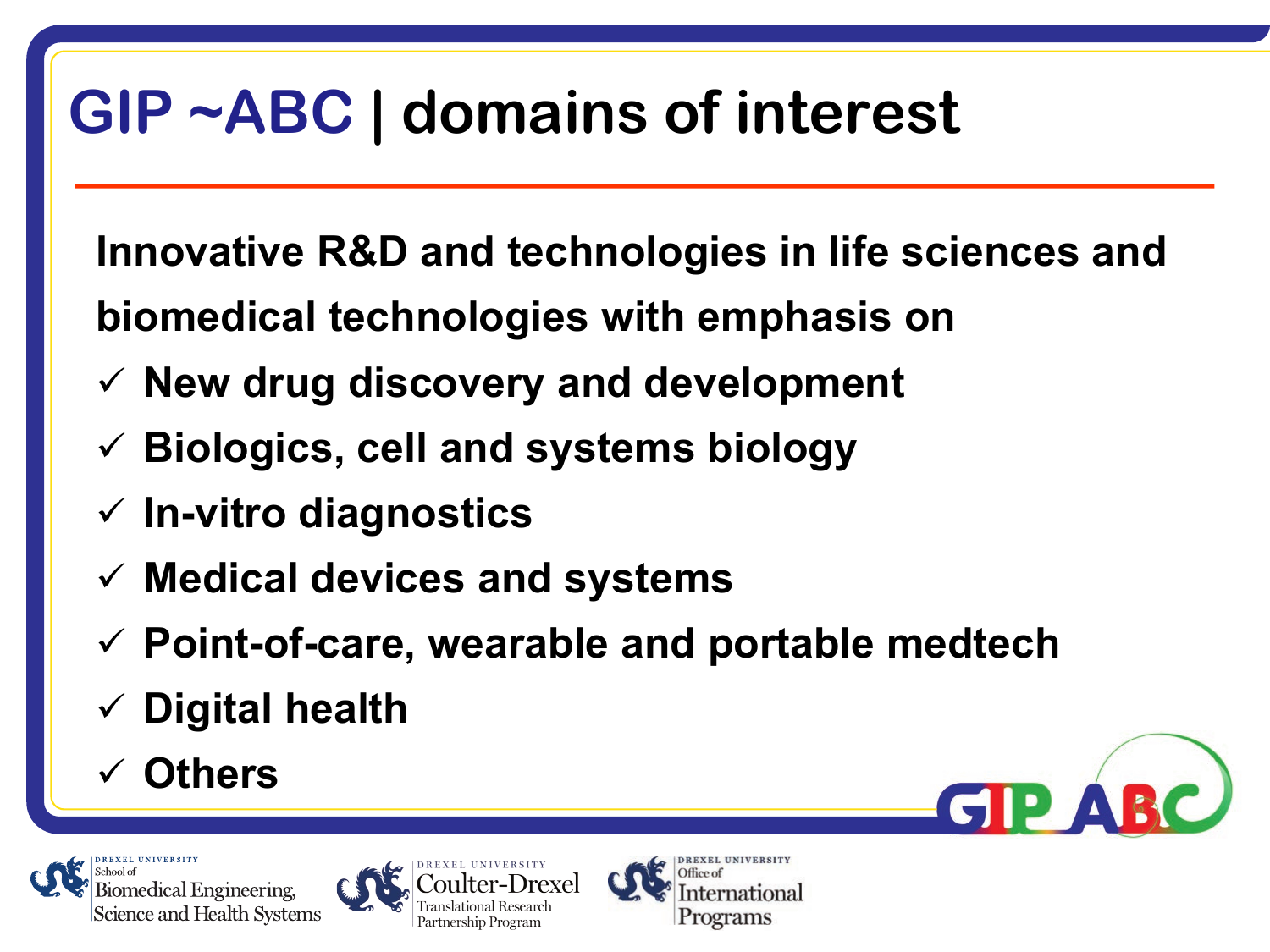# **GIP ~ABC | investment activity**

#### **Investment completed**

■ Point-of-care hematoma detection - Infrascan

**[www.infrascanner.com](http://www.infrascanner.com/)**

#### **Investment opportunities under consideration**

- Anesthesia monitoring
- Stroke triage
- Targeted drug delivery for cancer treatment
- Hemostatic agents to arrest excessive bleeding
- Others

Biomedical Engineering,





D)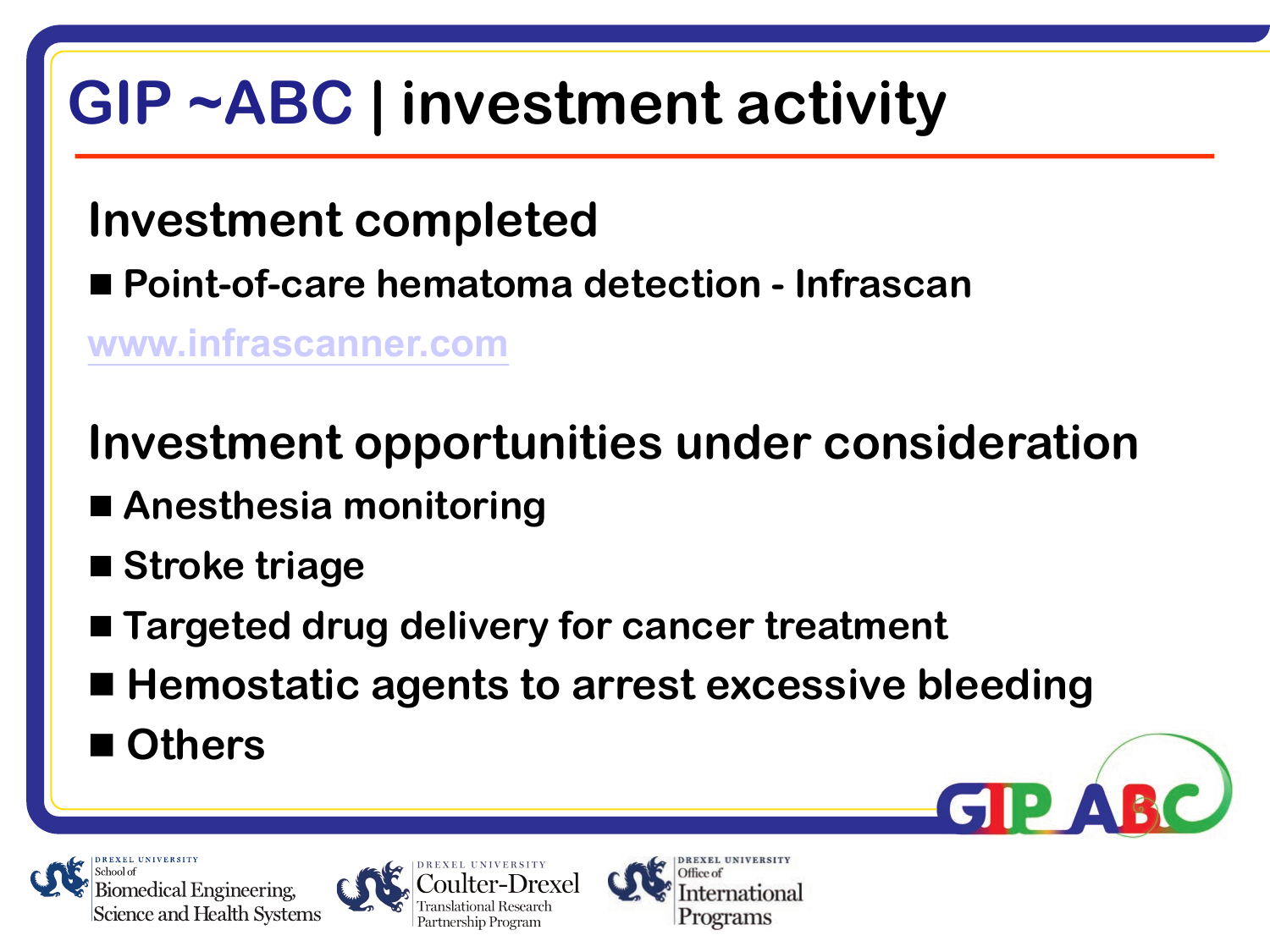

Zhong-Xi Cai, MD Hongsheng Capiltal



Shih-Bing Pan, MD Pan's Institute of Reproductive Medicine



Julie (Zuli) Hu

Hongsheng Capital



Yi (Gucci) Gu



Bioman Group Teng-Fei Pan Bioman Group



Julian Yuan Progressive Group







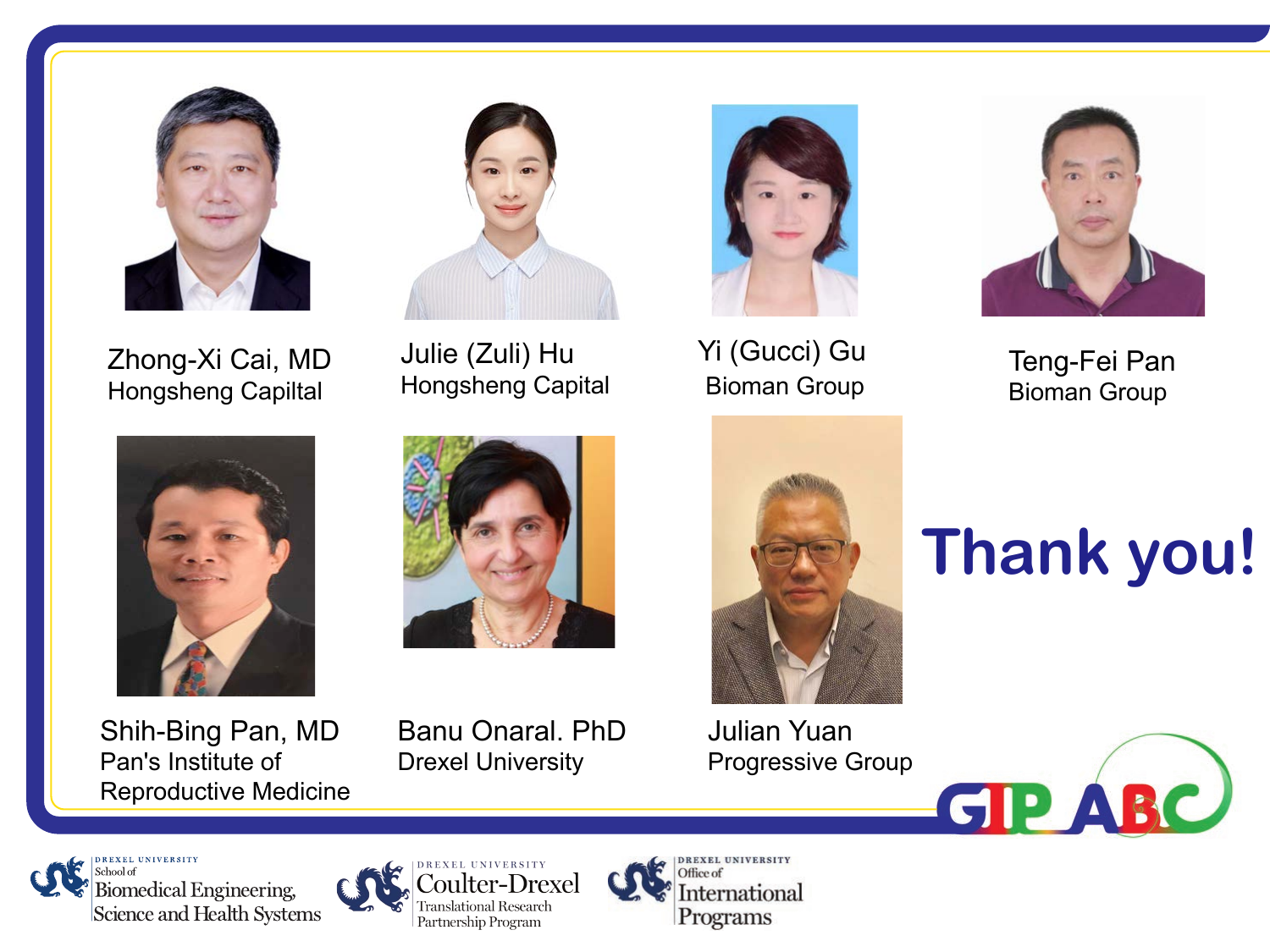# **Global Innovation Partners Accelerating Binational Commercialization**

#### **Founders' Credentials**

DRAFT 31

GIP



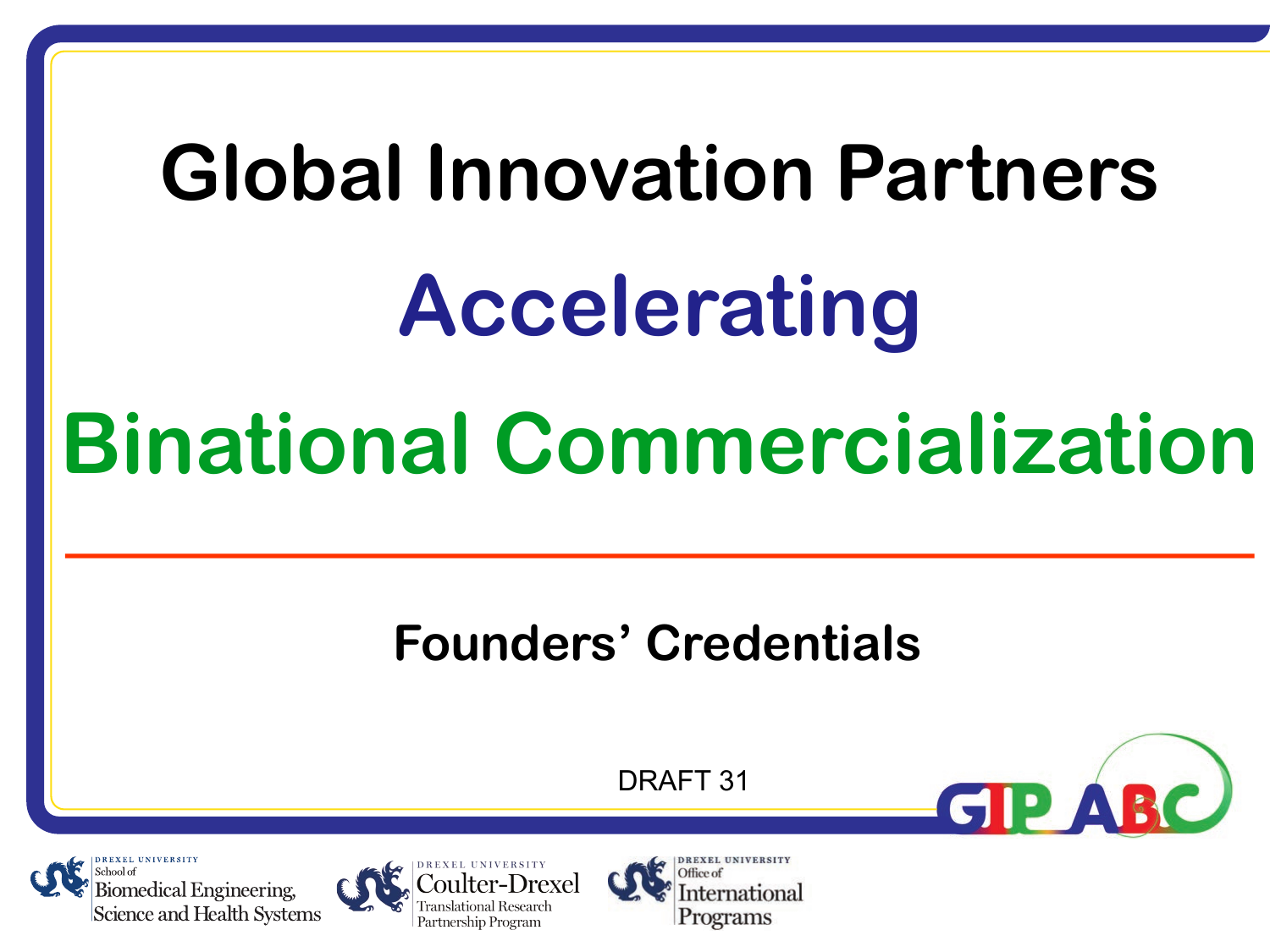#### **Mr. Julian Yuan - I**

Founder and Chairman of Progressive Group, Inc. Founder and Chairman of Primus Medical Shanghai. Founder and Investor of AVIVA Biosciences Corp. Founder and Investor of AVIVA Systems Biology. Founder and Investor of AVIVA Systems Biology China. Investor of GenWay Biotech. Investor of Shanghai United Cell Biotechnology. The Investor of Infrascan.

**Progressive Group, Inc.(www.pgiweb.com.tw)** is a sales & marketing company focused on medical devices and IVD products in Taiwan market.

**Primus Medical Shanghai(www.primushplc.com.cn)** is a sales & marketing company focused on Diabetes diagnosis in China.



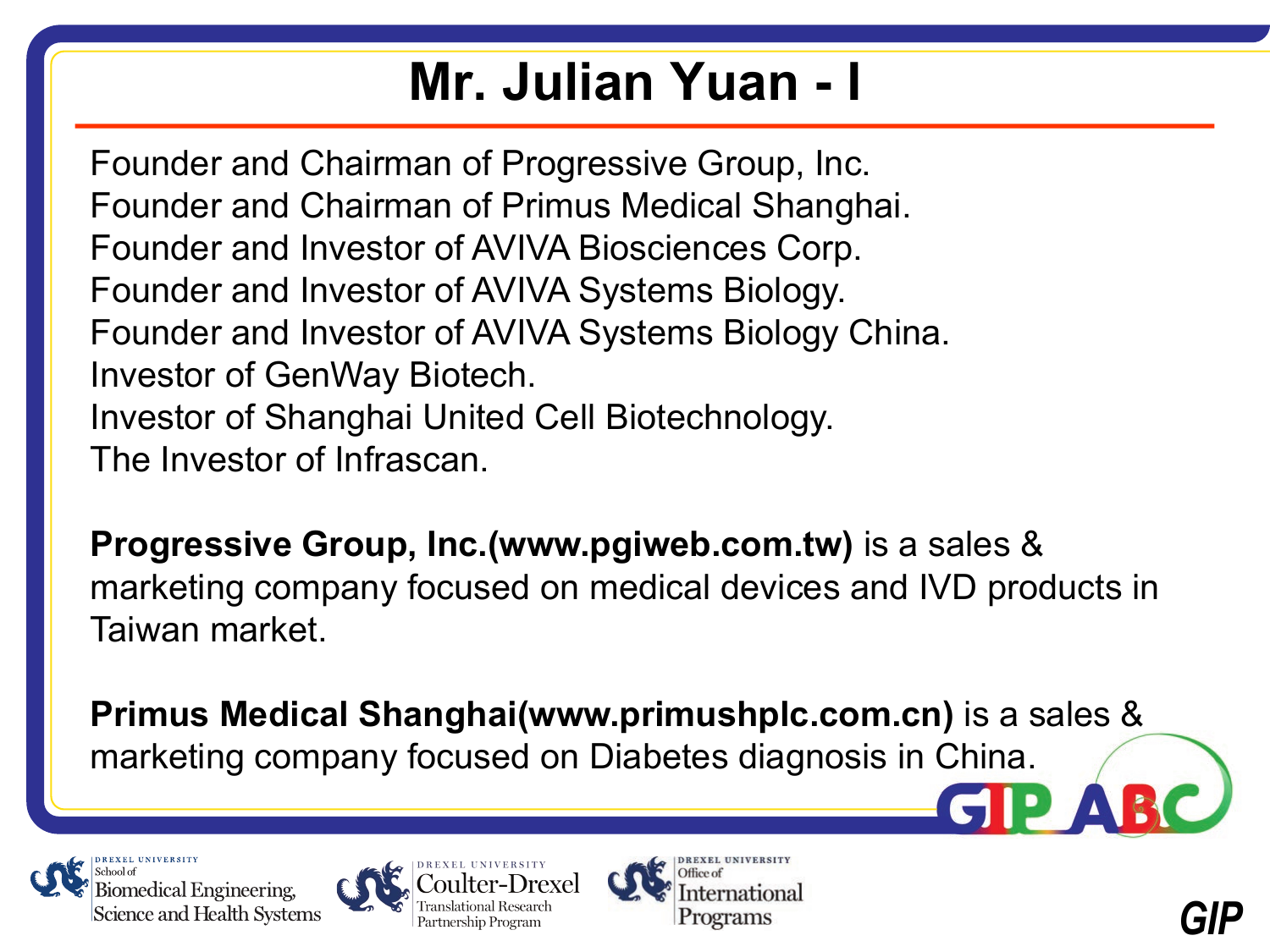#### **Mr. Julian Yuan - II**

**AVIVA Biosciences Corporation (www.avivabio.com),** is a biotech company specialized in R&D and product development of Cell Biology in San Diego.

**AVIVA Systems Biology (www.avivasysbio.com),** is a biotech company specialized in R&D and product development of system biology and Research Antibody in San Diego.

**AVIVA Systems Biology China (www.avivasysbio.com.cn),** is a biotech company focused on the manufacture of antibody library against entire genome in San Diego.





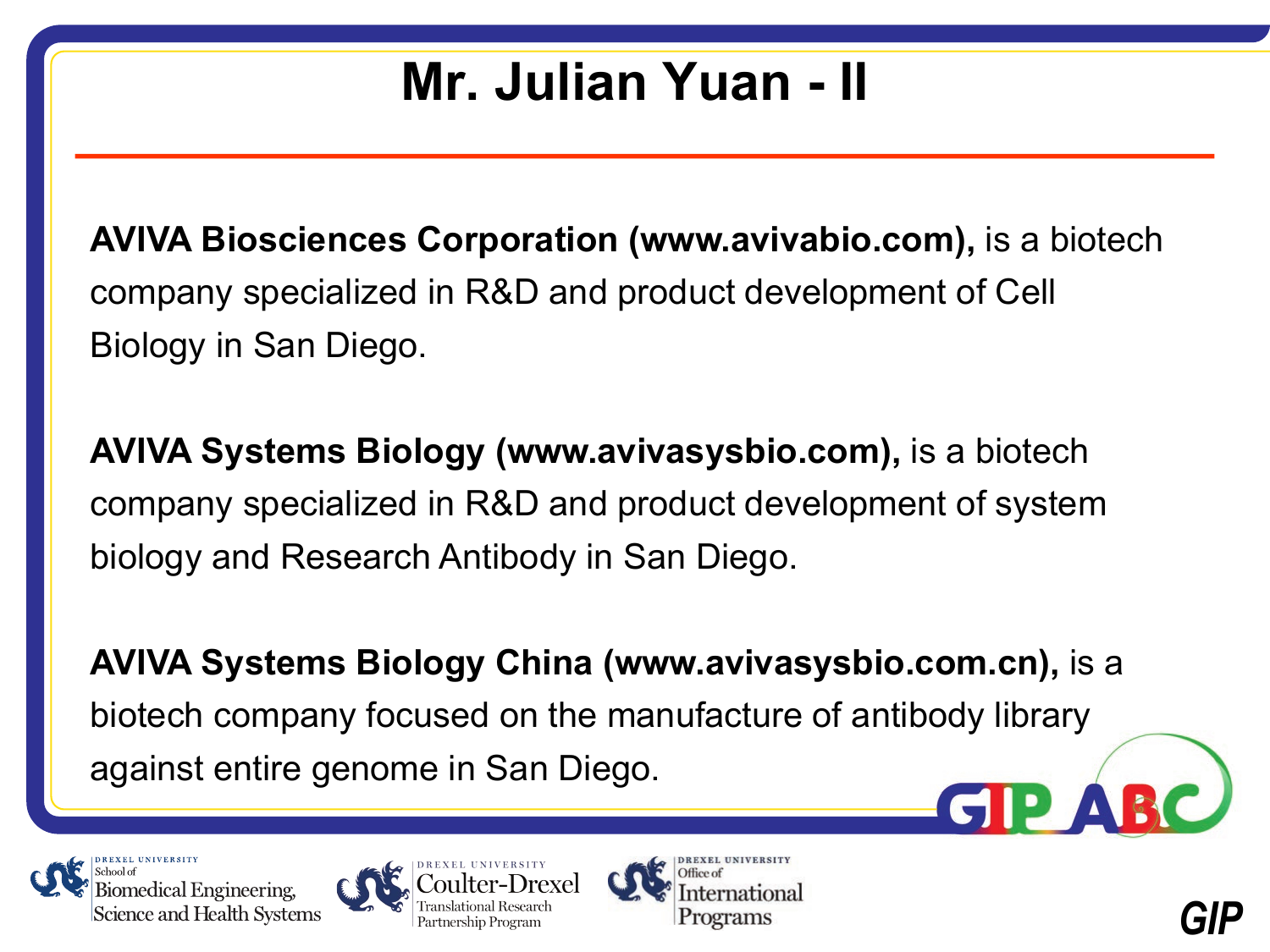#### **Mr. Julian Yuan - III**

#### **Shanghai United Cell Biotechnology**

**(www.unitedbiotech.com.cn),** is a Biopharmaceutical company manufacturing protein drugs in Shanghai.

**GenWay Biotech (www.genwaybio.com),**the company provides customer service for protein, antigen, antibody, assay development …etc. to pharmaceutical industry in San Diego.

**Infrascan (www.infarscaner.com)** a medical device company focused on developing, commercializing and distributing hand-held diagnostic devices for head injury assessment by using near infrared in Philadelphia





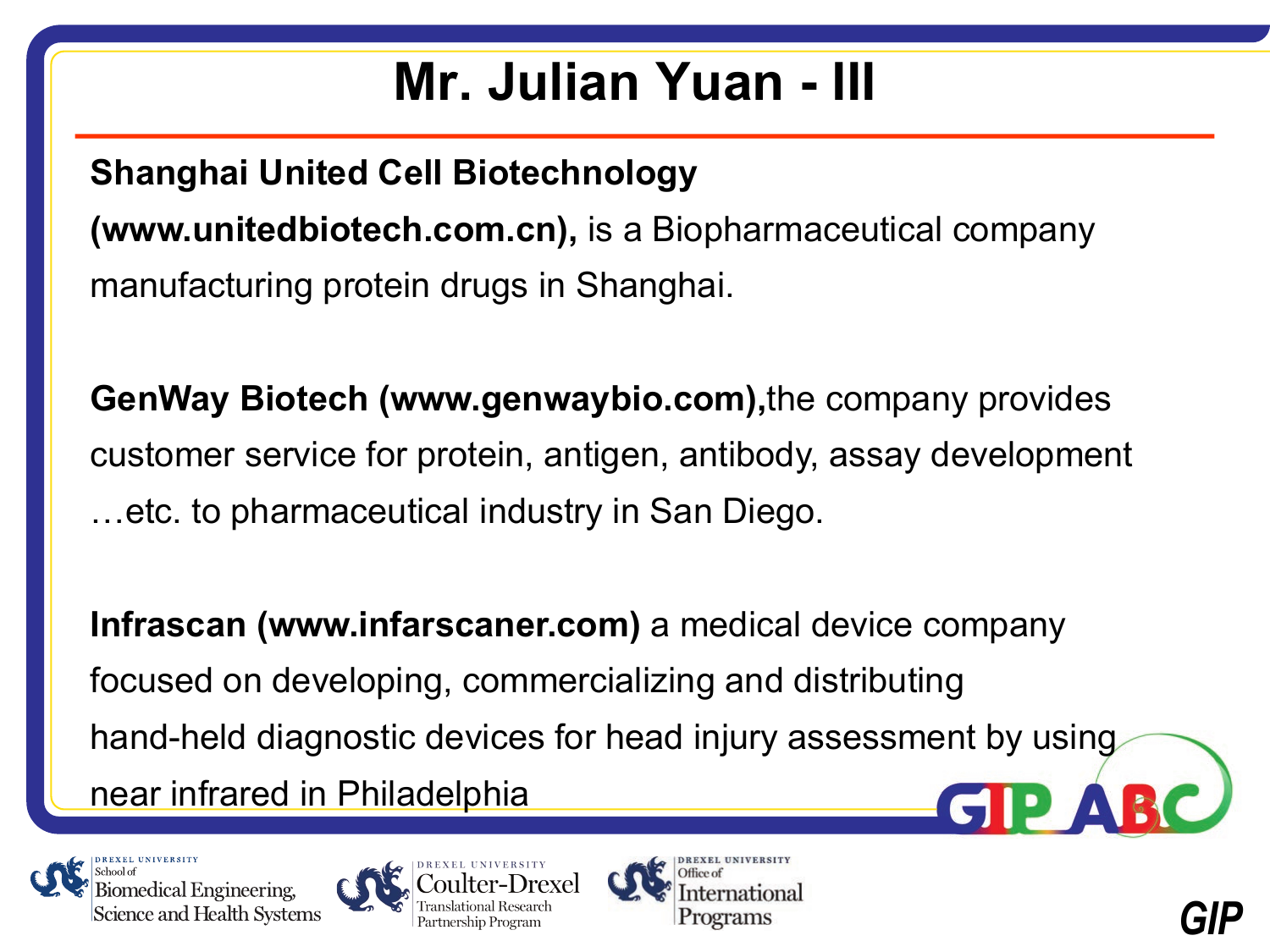### **Mr. Teng-Fei Pan - I**

Founder and Chairman of Bioman Group and the investor of Infrascan.

**Bioman Group,** incorporated in 1995 in Guangzhou and it's a company focuses in healthcare and medical industry which includes medical devices, IVD, wound care dressing, R&D incubator, GDP manufacturing facility…etc. with annual revenue 1 Bil RMB from its investment portfolio.

**Bioman Science and Technology (Guangzhou) (www.bioman.cn),** Incorporated in 1995 in Guangzhou and it's a total solution provider in IVD industry





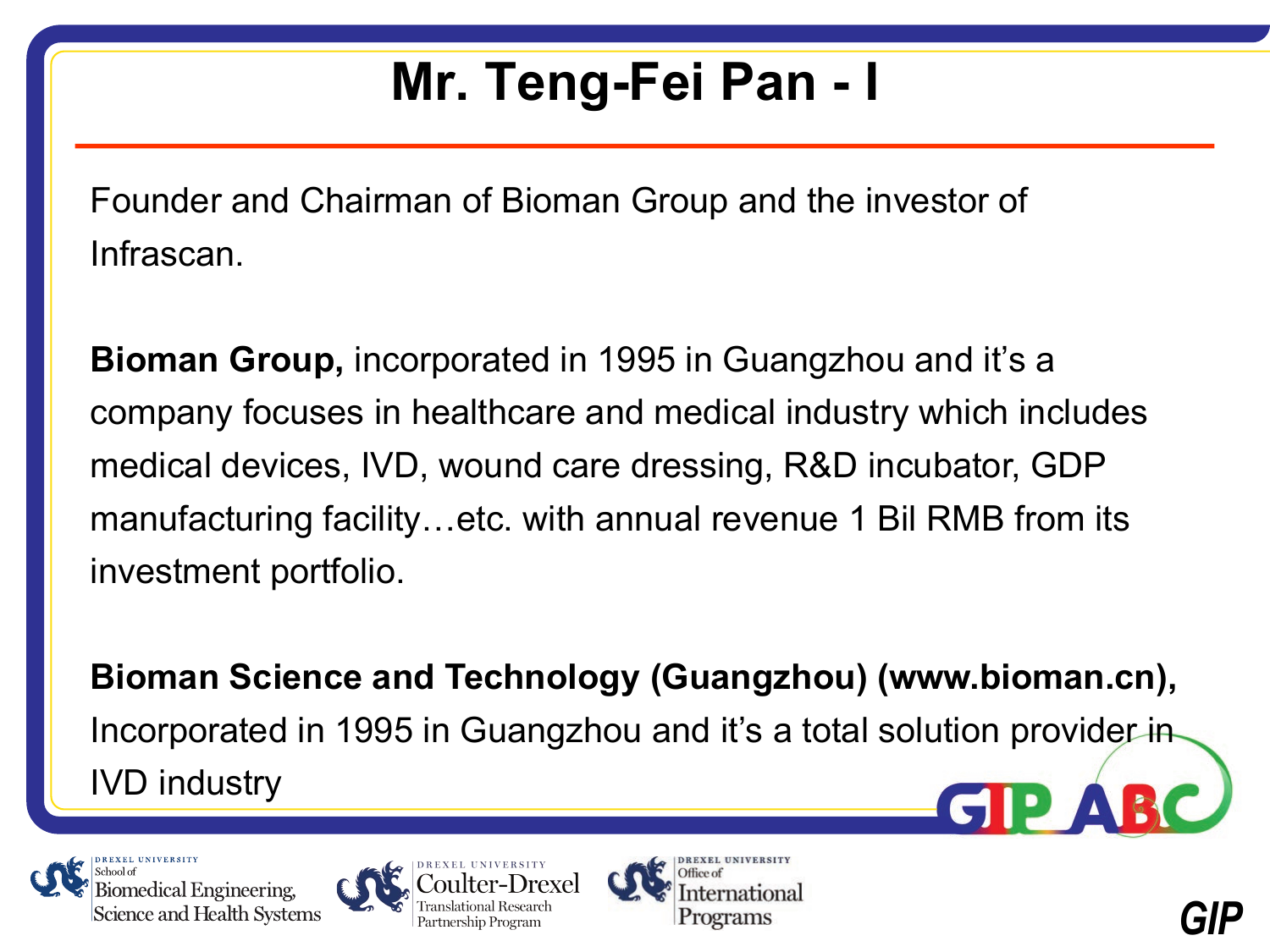### **Mr. Teng-Fei Pan - II**

**Biotron Technology (Guangzhou) (www.ebiotron.com),**  Incorporated in 2011 in Guangzhou, a Chinese R&D and manufacturer in medical devices and IVD industry

**BioGene Science and Technology (Zhuhai),** Incorporated in 2014 in Guangzhou, an incubator for the R&D of new innovative technologies in healthcare and biotech related field

**AGT Pharmaceutical Technology (Shenzhen),** Incorporated in 2003 in Shenzhen, a local manufacturer who is specializing in wound care dressings







D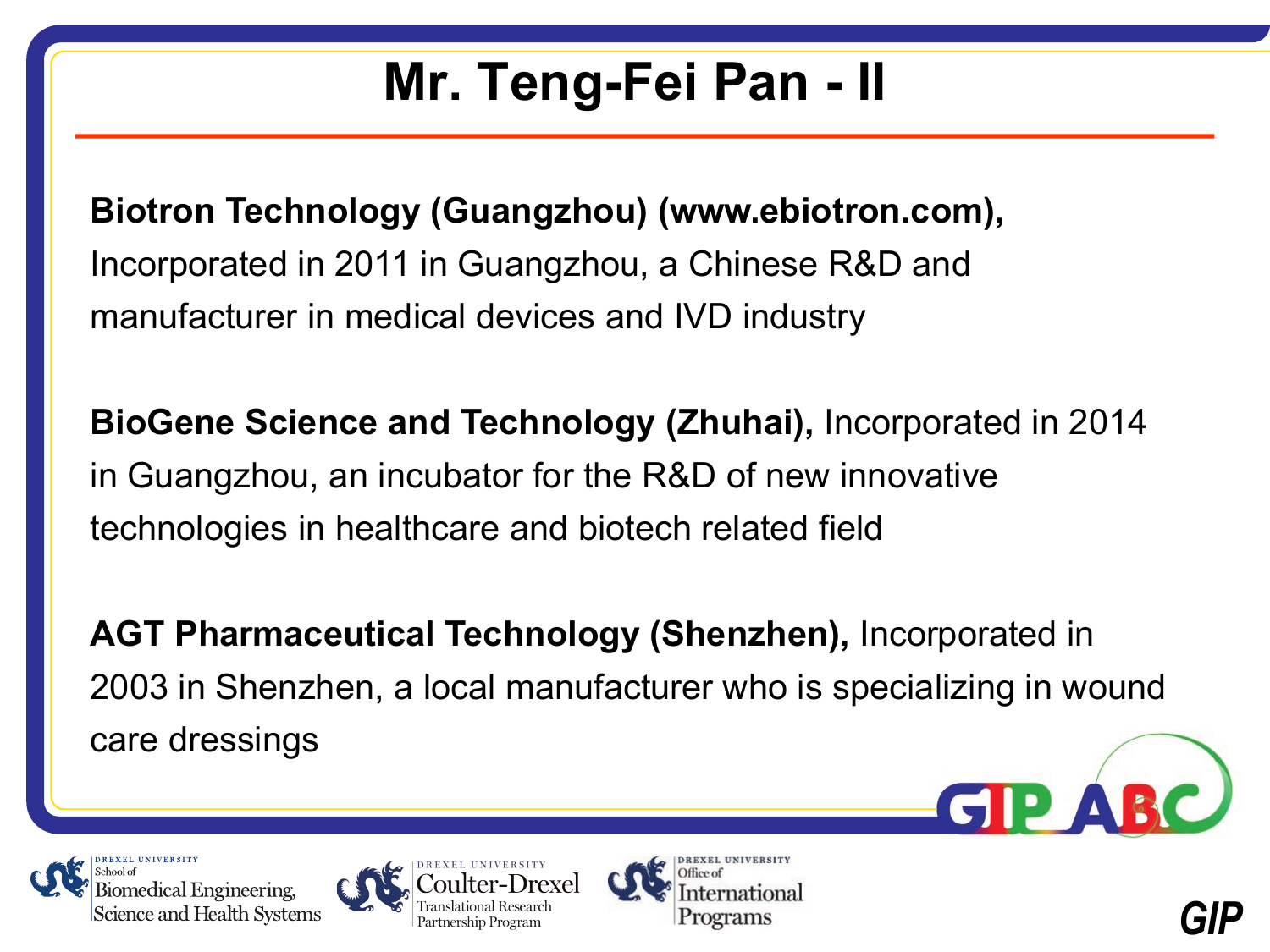#### **Professor Zhong-Xi Cai - I**

**Professor Cai Zhong-Xi, MD**

#### **Founding Partner of HongSheng Capital** 2017-2018

**HongSheng Capital,** Incorporated in 2017 in Shanghai, is a Venture Capital specialized in investment in Healthcare, Lifesciences, Biotech and related industry.





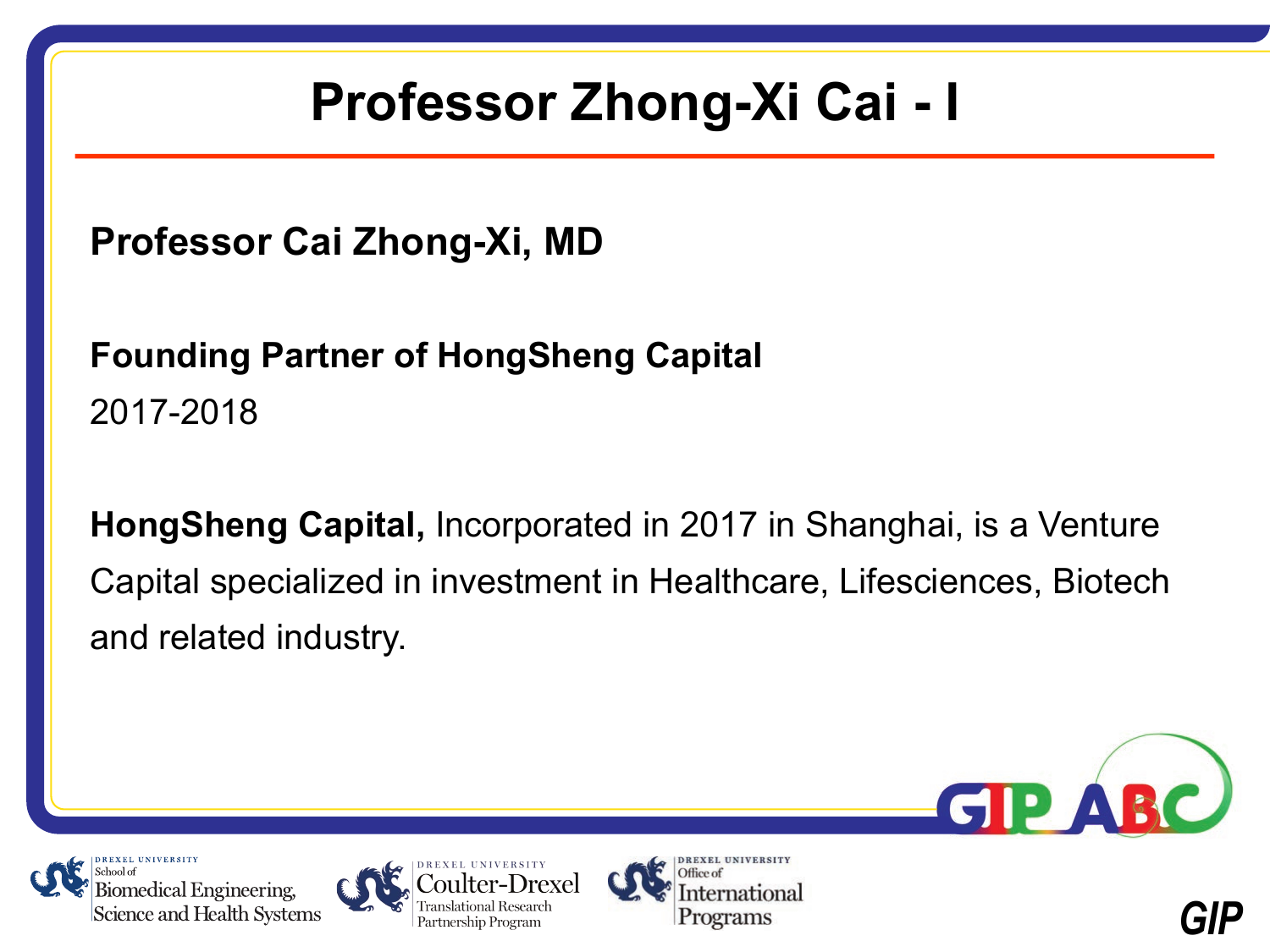#### **Professor Zhong-Xi Cai - II**

**Vice President, General Manager of Sinopharm Group Co., Ltd** 2003-2017

**Sinopharm Group Co., Ltd.** Incorporated in 2003 in Shanghai and public listed in Hong Kong in 2009. Sinopharm Group researches and develops, manufactures, distributes, and markets medicine and full range healthcare products. Sinopharm Group manages factories, research laboratories, traditional Chinese medicine plantations, and marketing and distribution networks that extend throughout China with annual revenue around 70 Bil RMB.

Biomedical Engineering, Science and Health Systems





D)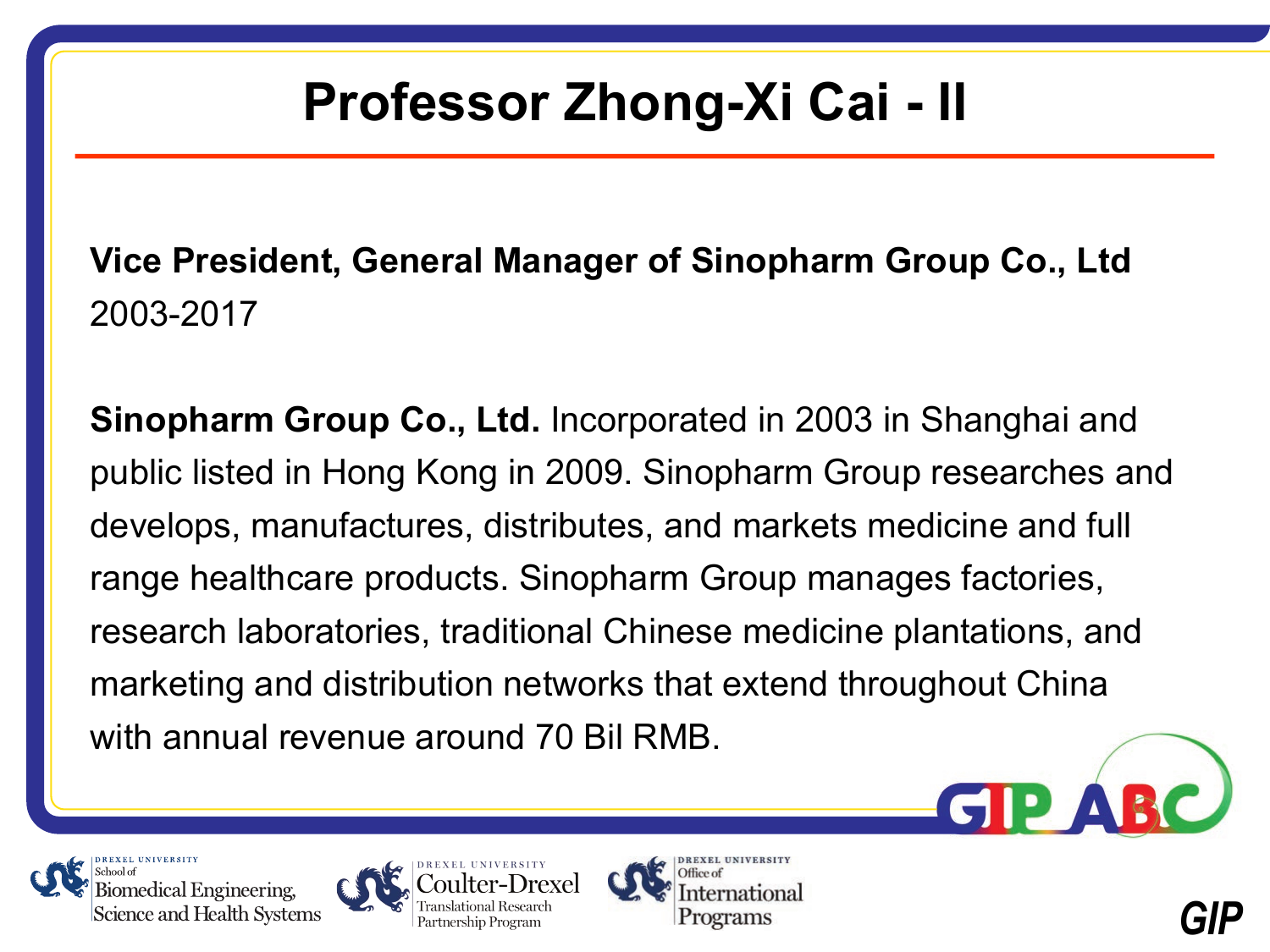#### **Shih-Bing Pan**, MD, PhD, ABAAM

- **-** Postdoctal Fellow, Reproductive Medicine, School of Medicine, Yale University
- ShangDong Chinese Medicine University Ph.D
- Superintendant, Pan's Institute of Reproductive Medicine
- President, The Taiwan Academy of Anti-Aging Medicine (TAAAM)
- Superintendant, The Sinogene Anti-Aging Clinic
- Board of director, The Taiwan Foundation for Infertility
- Board of director, Aviva System Biology Co Ltd, San Diego, USA
- Chairman, The Comlab Laboratory Inc. Taiwan
- Chairman, Sinopharma Bioscience Co. Ltd, Hong Kong
- Chairman, Aviva Health management System
- Senior medical consultant, Paul Niehans laboratories, Switzerland
- Senior medical consultant, United Cell Biotechnology Co. Ltd, Shanghai China



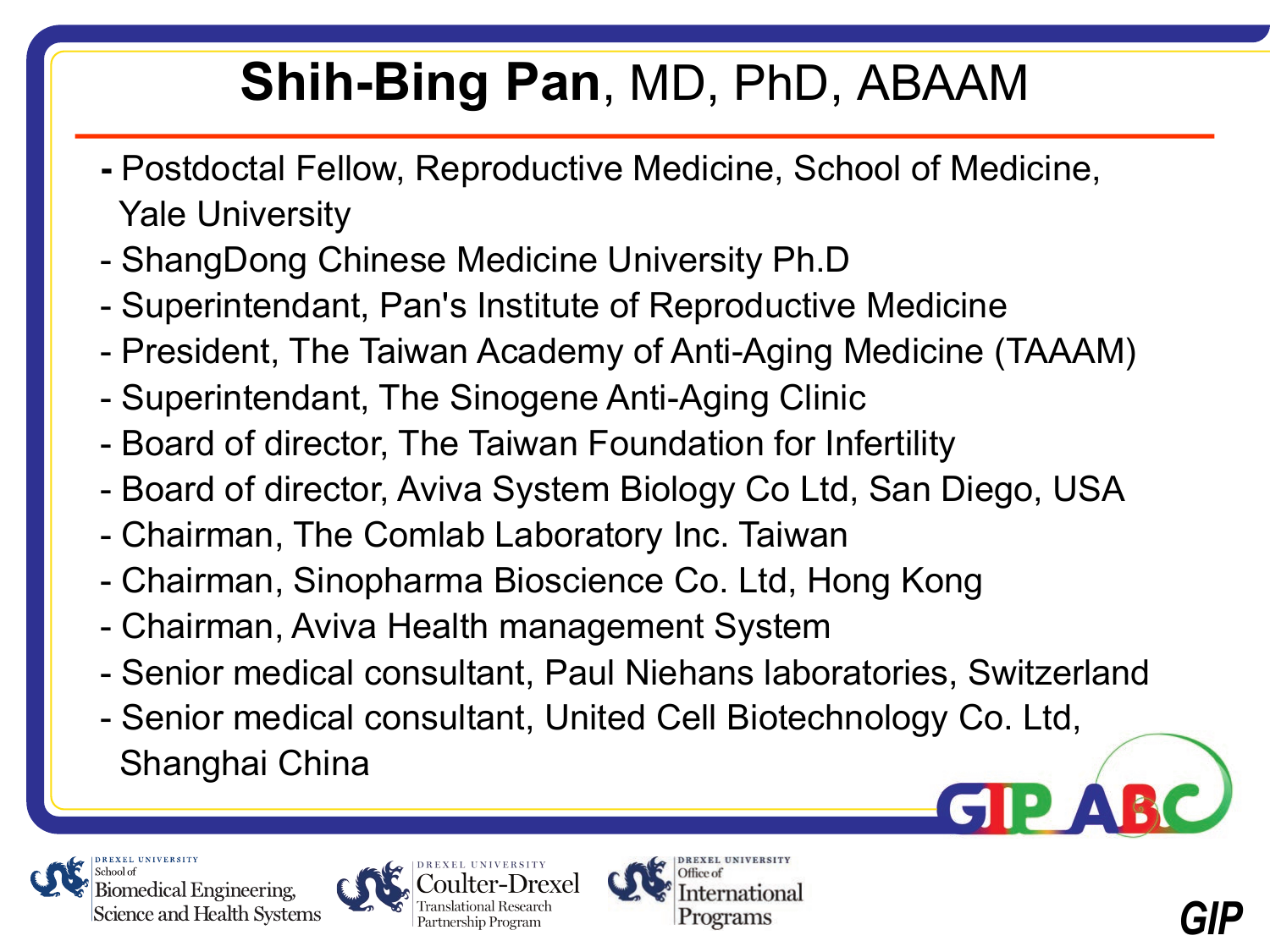#### **Professor Banu Onaral - I**

#### **Banu Onaral,**

Credentials (with focus on R&D and innovation in biomedical technologies and global activities)

PhD in Biomedical Engineering, University of Pennsylvania 1978 University of Pennsylvania; Full Professor, Drexel University (1991- 1996); H. H. Sun Professor of Biomedical Engineering and Electrical Engineering, Chair Professorship honoring Prof. Hun H. Sun announced by President Jiang Zemin at Drexel University (1996)

- Founder of several Biomedical Engineering laboratories including Electrode Interface Laboratory in partnership with Prof. Hun H. Sun (1982), Biomedical Digital Signal Processing Laboratory (1990), CONQUER [Cognitive Neuroengineering and Quantitative Experimental Research] CollabOrative (2008)

Biomedical Engineering, Science and Health Systems





D)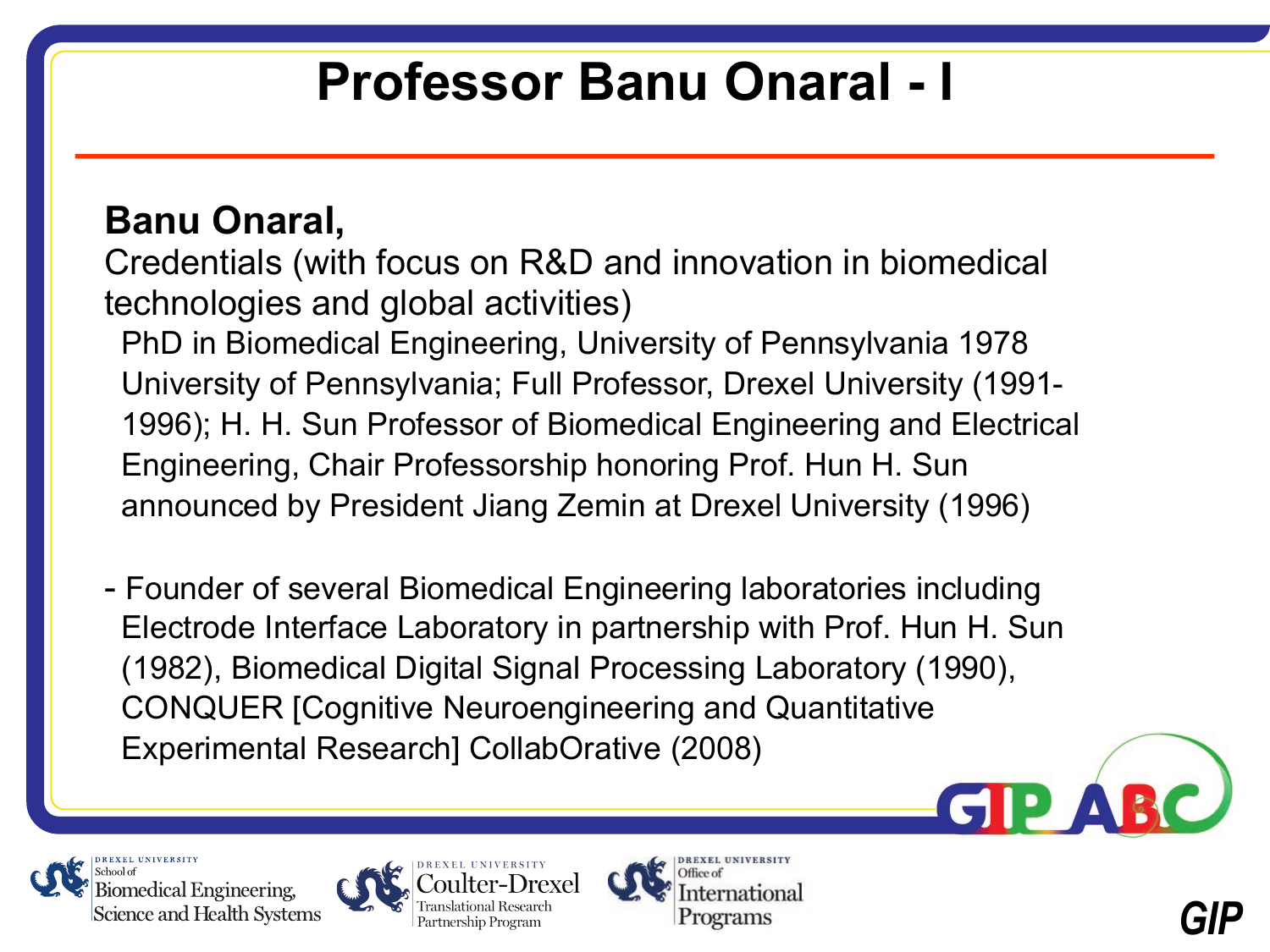#### **Professor Banu Onaral - II**

- Founding Director (1997-2015), The School of Biomedical Engineering, Science and Health Systems, a college-level interdisciplinary school

- Senior Presidential Advisor, Global Innovation Partnerships, Drexel University (since 2015)
- President, IEEE Engineering in Medicine and Biology, the largest member-based professional Biomedical Engineering association in the world (Hong Kong 1988); as IEEE EMBS President, negotiated the first IEEE EMBS in China (Shanghai 2005)

- Fellow of American Association for the Advancement of Sciences (AAAS), Fellow IEEE Engineering in Medicine and Biology Society (EMBS) and Founding Fellow of the American Institute for Medical and Biological Engineering (AIMBE). Served on the Inaugural Board of AIMBE and Chaired the Academic Council





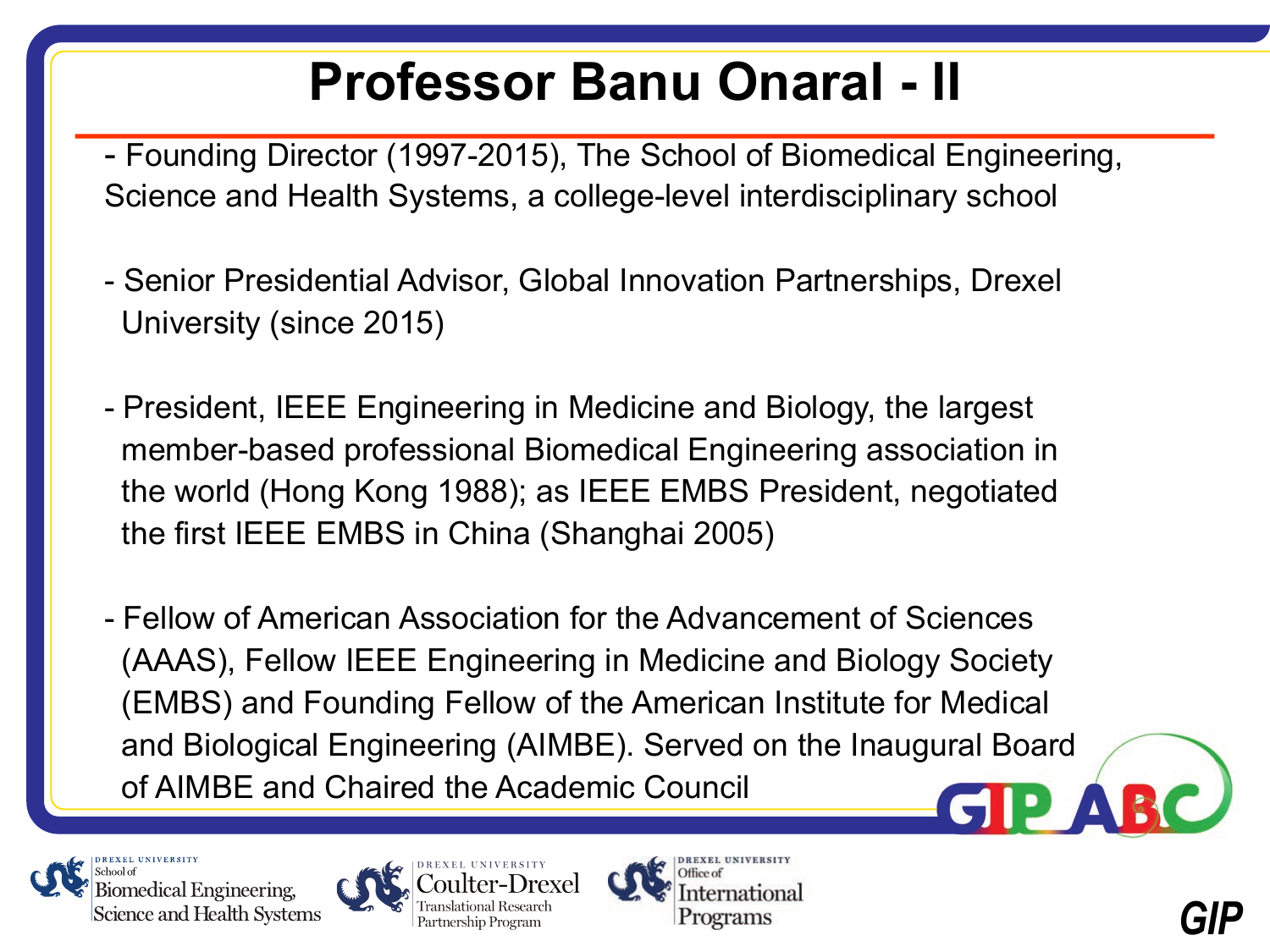#### **Professor Banu Onaral - III**

- Leader of the first US Delegation of Biomedical Engineering leaders to China sponsored by The Eisenhower Foundation (2000) with 25 high-level representatives from academia, industry and government
- Organizer of the First Asia-Pacific Biomedical Engineering Conference in Hangzhou, China ( September 2000)
- Founder of the Translational Research in Biomedical Technologies Program (2004) for commercialization of biomedical engineering innovations and led the Coulter Translational Research Partnership program endowed in 2011 following a 5-year long competition (other endowed universities selected from 80 competitors are Duke Univ., Case Western Univ, Univ. Michigan, Stanford Univ. and Univ. Virginia)





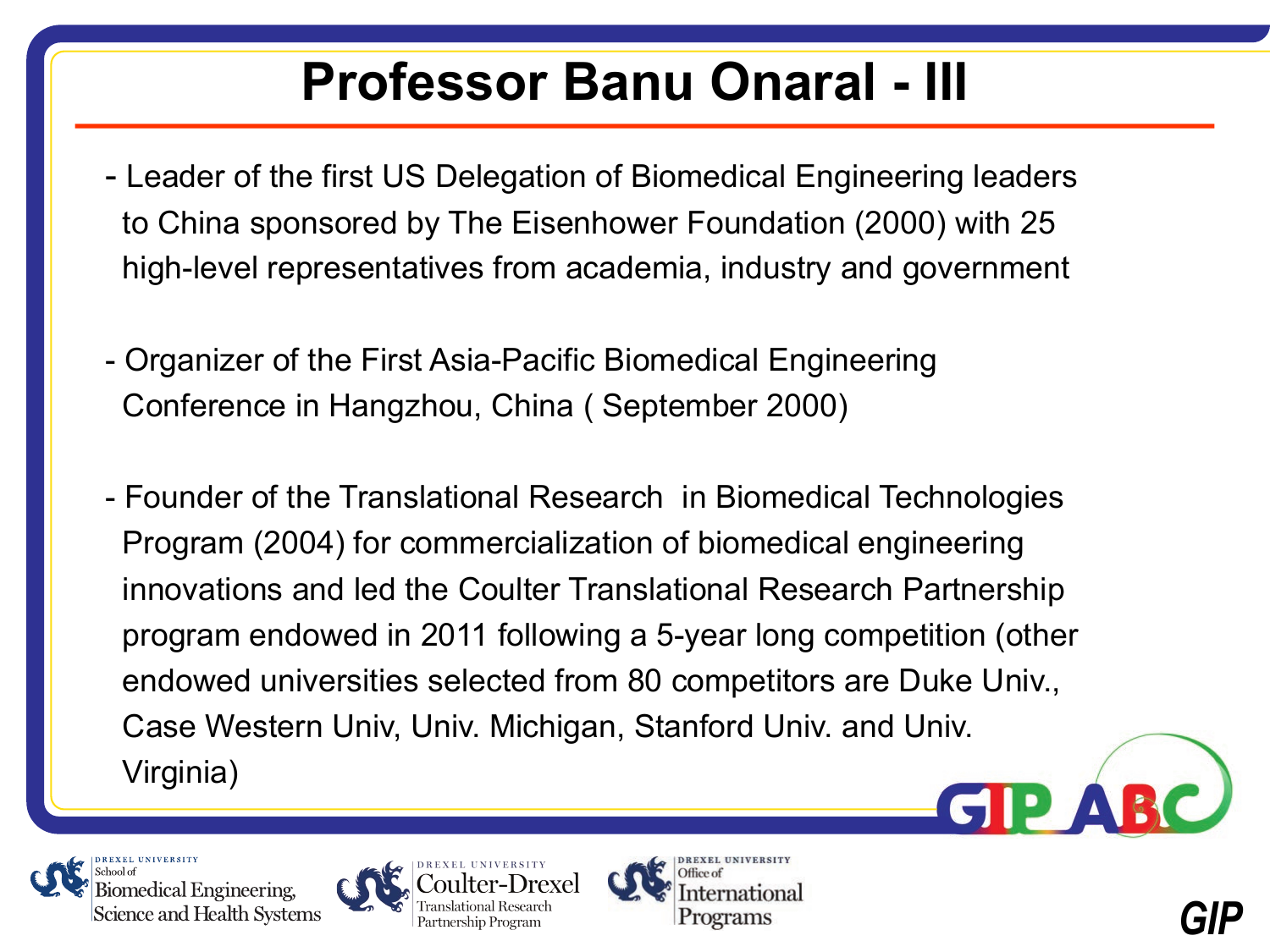#### **Professor Banu Onaral – IV**

- Chairs the Board of Directors of two startups spun off the CONQUER CollabOrative, namely: Infrascan (2006) and fNIR Devices (2008)
- Senior Advisor for Global Strategic Initiatives Teknopark İstanbul (since 2012) and Teknopark Ankara (starting 2018)
- Served on the advisory board of the National Science Foundation (NSF) Engineering Directorate as well as other strategic advisories of national and international institutions and companies on biomedical engineering R&D and future of biomedical technologies and systems







**GIPA**